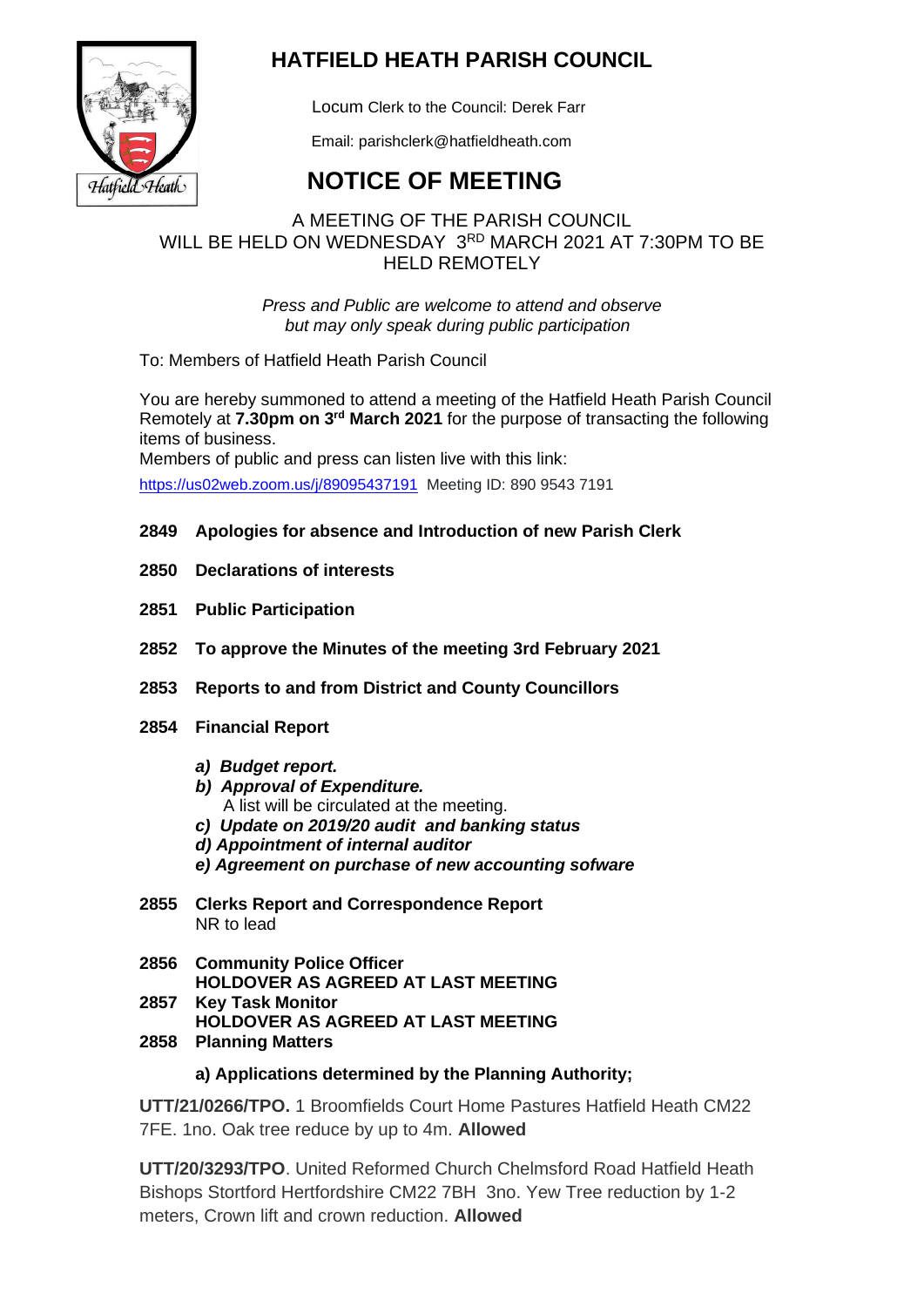**UTT/20/3199/FUL.** Englefield Chelmsford Road Hatfield Heath Bishops Stortford Hertfordshire CM22 7BD. Section 73A Retrospective application for the change of use of annexe from Bed and Breakfast accommodation back to residential annexe. **Approved**

**UTT/20/3022/FUL.** Police Station Chelmsford Road Hatfield Heath CM22 7BH. New Kerb crossing and drive to provide access to previously approved (UTT/20/0286/FUL) 2No. Polices houses. **Approved**

**UTT/20/2715/HHF**. Oakfield Stortford Road Hatfield Heath CM22 7DL. Proposed demolition of previously converted store/ancillary building and erection of single storey rear extensions. **Approved**

**UTT/20/2170/HHF.** Holmby Chelmsford Road Hatfield Heath CM22 7AX. Replacement of existing gate with 1.8m high gates and oak posts of solid oak construction with pedestrian side access to match, erection of 1.2m high estate railing to replace existing wooden fence with hedgerow planting in front of estate railing. **Approved**

## **b) Planning applications to consider:**

**UTT/21/0356/DOC.** Oak Tree Barn Sheering Road Hatfield Heath Bishops Stortford CM22 7LL. Application to discharge condition 2 (details of external materials) and 3 (details of roof tiles) attached to UTT/20/3032/LB.

**UTT/20/0422/FUL**. Land North Of Cox Ley Cox Ley Hatfield Heath Hertfordshire. Erection of 12 no. dwellings including new access and associated landscaping. Creation of parking area for adjacent playing field.

**UTT/20/2299/FUL**. Land East Of Friars Lane Hatfield Heath Hertfordshire. Erection of a fence.

**UTT/21/0603/FUL** Police Station Chelmsford Road Hatfield Heath Bishops Stortford Hertfordshire CM22 7BH. Demolition of existing garage and part demolition of extensions to existing police station, extension and conversion of police station into two self-contained dwellings, and erection of 2no 4-bedroom dwellings, with new vehicular access, off-street car parking, and landscaping.

#### **c) Planning enforcement issues (to note only)** None received

### **2859 Highways Matters**

- a) Speeding Sub Committee and workplan
- b) Status of complaints and suggestions submitted to ECC.

#### **2860 Parking Management and maintenance of the Council car parks**

**2861 Allotment Report**

#### **2862 Major flooding**

- a) Stortford Road
- b) Dunmow Road

#### **2863 Pond Lane Signage**

- **2864 Playground Status**
- **2865 Village Green**